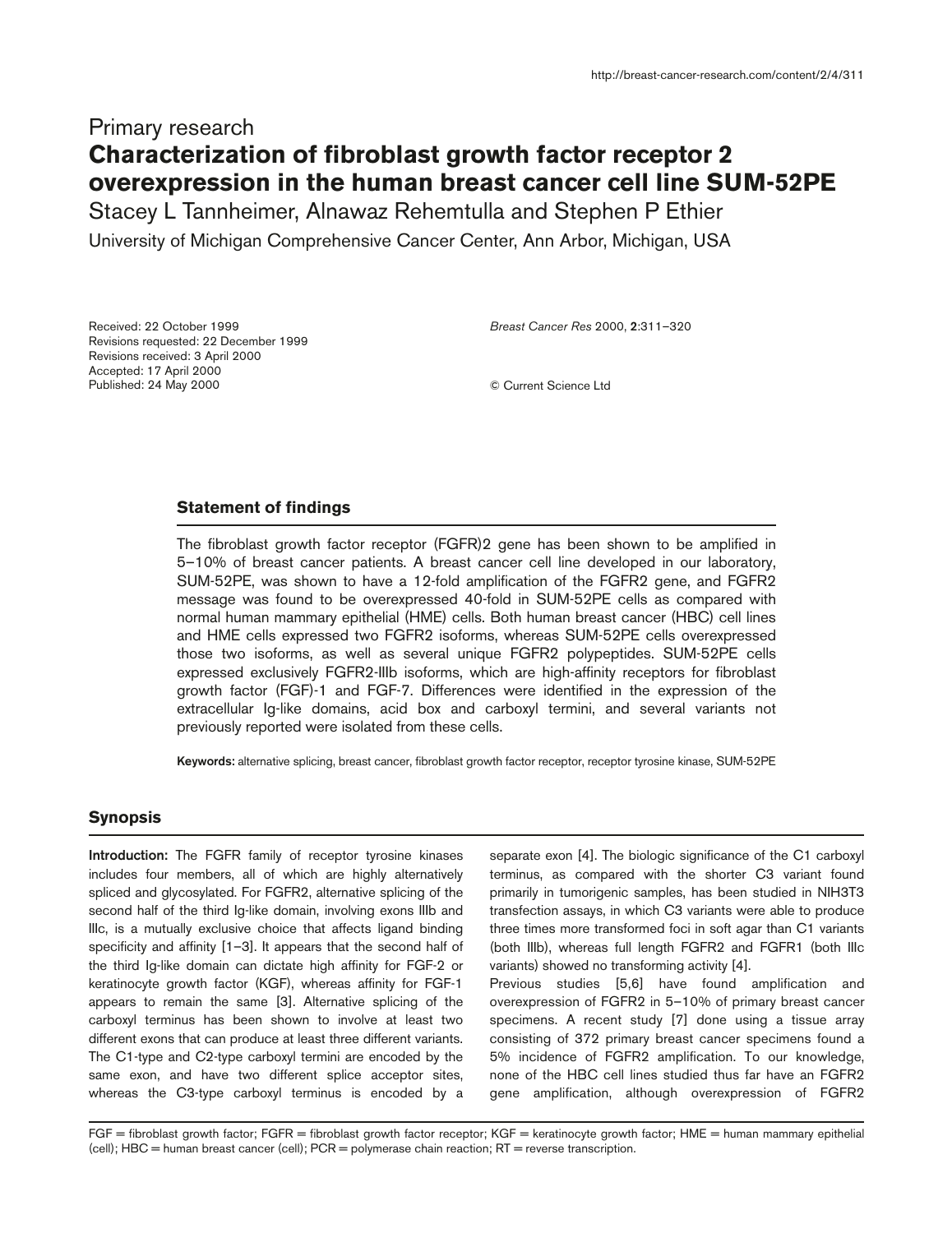message and protein has been documented for some breast cancer cell lines [6,8,9].

SUM-52PE is a breast cancer cell line previously isolated in our laboratory that grows under serum-free and epidermal growth factor-free conditions, has high levels of tyrosinephosphorylated membrane proteins, and has the capacity to invade and grow under anchorage-independent conditions [10–12]. This cell line exhibits all of the important hallmarks of transformed, highly malignant cells. Therefore, SUM-52PE was used as a model to study the diversity of FGFR2 expression in a breast cancer cell line that has true amplification and overexpression of FGFR2.

**Objectives:** This study was conducted to examine the degree of FGFR2 amplification and overexpression in the breast cancer cell line SUM-52PE. Subsequent sequencing and characterization of individual FGFR2 variants cloned from the SUM-52PE cell line was completed to determine the complexity of FGFR2 alternative splicing in the context of a highly metastatic breast cancer cell line.

**Methods:** Southern, Northern and Western blot analyses were done in order to determine the degree of FGFR2 amplification and overexpression in the breast cancer cell line SUM-52PE. Individual FGFR2 variants were cloned out of SUM-52PE using FGFR2-specific primers in a reverse transcription (RT) polymerase chain reaction (PCR). FGFR2 cDNAs were characterized by restriction fragment analysis, sequencing and transient transfection into 293 cells to examine the protein expression of each FGFR2 clone.

**Results:** The results of the Southern blot showed that there was a 12-fold amplification of FGFR2 in the SUM-52PE cell line. Northern blot analysis of SUM-52PE showed FGFR2 transcripts to be highly overexpressed compared with other breast cancer cell lines and normal HME cells. Several overexpressed bands of approximately 6.3, 5.0, 4.0, and 2.8 kb were observed in SUM-52PE cells. The most prominent band, at 2.8 kb, was so abundant that it was difficult to discern other individual bands clearly. Western blot analysis showed that both normal HME and HBC cells expressed two FGFR2 variants of 95 and 135 kDa. The SUM-52PE cell line greatly overexpressed not only these two polypeptides, as compared with HME and HBC cells, but also overexpressed two unique variants of FGFR2 – 85 and 109 kDa polypeptides – as well as several smaller polypeptides in the 46–53 kDa range. The antibody used in Western blot analysis only recognizes FGFR2 isoforms that express the C1 carboxyl termini, therefore greatly underestimating the actual number of different FGFR2 variants that are overexpressed in this cell line.

PCR was performed to determine the proportion of C1/C2 variants as compared with C3 variants in the SUM-52PE cell line. Results of this analysis indicated the presence of all three

types of variants in this cell line, although the C1/C2 variants were predominant as compared with the C3 variants in SUM-52PE.

Four different FGFR2-C1 clones were isolated and sequenced from SUM-52PE cells, which differed in their signal sequence, first Ig-like loop, and acid box. Two FGFR2-C2 clones were isolated from the SUM-52PE cell line, which were identical to each other except for the variable expression of the number of Ig-like domains (two or three). Three C3 clones were isolated and sequenced, two of which have not previously been described in the literature. Clone C3-#3 contained two Ig-like domains, but no acid box. C3-#5 was missing the first two Ig-like domains and the acid box, but did contain the third Ig-like domain.

**Discussion:** There is an extensive amount of evidence implicating *erbB-2*, a gene that is overexpressed in approximately 30% of breast cancer cases, as a breast cancer gene [13]. The identification of other breast oncogenes that function in the remaining 70% of cases is an ongoing challenge, as is establishing a causal role for such oncogenes in HME cell transformation.

FGFR1 and FGFR2, previously established oncogenes, were found to be amplified within large amplicons on 8p11 and 10q26, respectively, in the breast cancer cell line SUM-52PE [14]. Previous studies have shown that the FGFR2 gene is amplified in about 5–10% of breast cancer cases.

Our results showed that SUM-52PE cells overexpressed many alternatively spliced isoforms of FGFR2 at both the transcript and protein level as compared with normal HME cells. The variability in FGFR2 isoform expression is complex and involves exon IIIb/c, which encodes the second half of the third Ig-like loop; variations in the carboxyl terminal end of the receptor, involving the C1/C2 or C3 domains; and variable expression of the Ig-like loops and acid box in the extracellular portion of the receptor. The characterization of three unique FGFR2 isoforms that were cloned from SUM-52PE may build on the findings of others concerning the transforming potential of FGFR2 variants [4]. In particular, because it has been demonstrated that expression of C3-IIIb variants may have more transforming activity than C1-IIIb variants, differences between the three C3 clones we have isolated may provide information regarding the influence of particular structural domains on transforming potential.

Ongoing studies are aimed at characterizing the transforming ability of FGFR2 isoforms obtained from SUM-52PE cells by transducing these genes into normal HME cells. By overexpressing FGFR2 isoforms in a physiologically relevant system, we hope to determine the isoform(s) that acts in a dominant way in the process of cell transformation, and to determine whether different regions present in individual clones drive specific phenotypes associated with transformation.

#### **Full article**

## **Introduction**

The FGFs are a family of polypeptides consisting of 18 different growth factors that bind with varying specificity and affinity to four different FGFRs. FGFs stimulate proliferation of a wide variety of cells of mesenchymal, neuronal, and epithelial origins [15,16], and have been found [17] to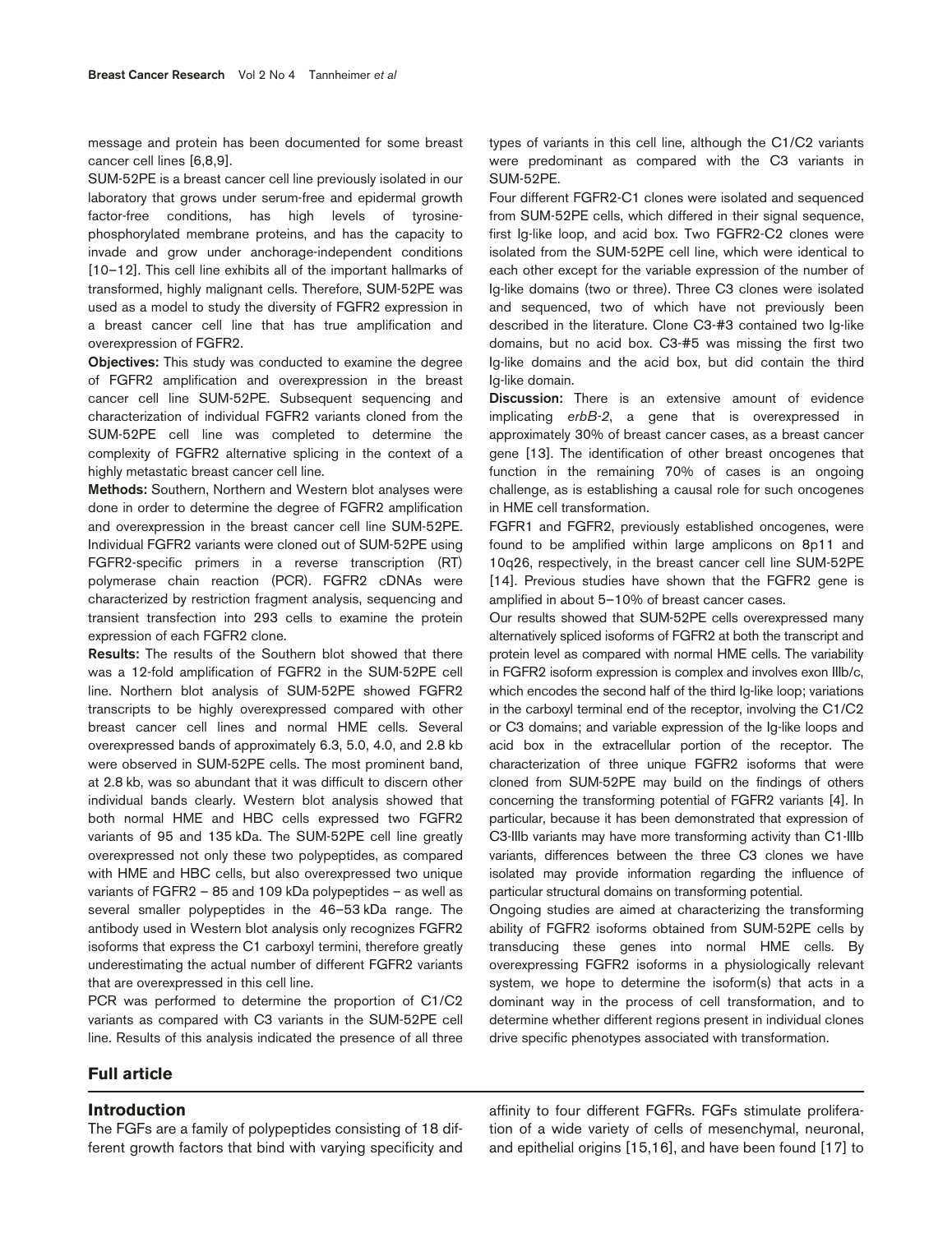induce, inhibit, and maintain cell differentiation in different experimental systems. In addition, FGFs have been shown to be involved in neuronal survival [18], and stimulation of angiogenesis [19] and embryogenesis [20].

The FGFRs are a family of receptors that are characterized by the presence of two or three Ig-like domains and an acid box in the extracellular domain, a transmembrane region, and a split kinase domain in the cytoplasmic domain of the molecule [17]. Binding of FGF to heparin, or cell-surface heparin sulfate proteoglycans, results in highaffinity binding of this complex to FGFRs [219]. FGFRs subsequently undergo dimerization, followed by transphosphorylation on cytoplasmic tyrosine residues [22,23].

FGFRs can be alternatively spliced into a variety of isoforms that may have different functions. For example, at the amino terminus, which encodes the ectodomain of the receptor, alternative splicing of exon III results in the synthesis of either the IIIb or IIIc versions of FGFR2, which differ in their ligand specificities. FGFR2-IIIb, also referred to as KGF receptor, has been shown to be a high-affinity receptor for KGF, whereas FGFR2-IIIc receptors have a high affinity for FGF-2. At the carboxyl terminus, FGFR2 can be alternatively spliced to produce three different variants from two different exons [4]. C1/C2 variants are produced from the same exon with two different splice acceptor sites. C3 variants are produced from a separate exon with a different 3′ noncoding region from that of C1/C2 variants, resulting in a shorter form of FGFR2, which has been found [4] to be the predominant variant in stomach cancer cell lines as compared with normal stomach tissue.

Overexpression and amplification of growth factor receptors are common alterations observed in HBC cells. The FGFR1 and FGFR2 genes are expressed in both normal and breast cancer tissues [24], and alterations, including amplification and overexpression of FGFR1 and FGFR2, have previously been reported in 5–10% of primary breast cancer specimens [5,6]. A recent study [7] that was done using a tissue array consisting of 372 primary breast specimens found a 5% incidence of FGFR2 amplification.

There are at least four studies [6,8,9,24] that have analyzed the presence of FGFR2 message in breast cancer cell lines. These studies show great discrepancy as to the presence or absence of FGFR2 message and level of expression, possibly due to the method of detection (RT-PCR, Northern blot, or ribonuclease protection assay). To our knowledge, none of the HBC cell lines studied thus far have *FGFR2* gene amplification, although overexpression of FGFR2 message and protein has been documented for some breast cancer cell lines [6,8,9].

SUM-52PE is a breast cancer cell line previously isolated in this laboratory that grows under serum-free and epidermal growth factor-free conditions, has high levels of tyrosine phosphorylated membrane proteins, and has the capacity to invade basement membranes and grow under anchorage-independent conditions [10–12]. Thus, SUM-52PE cells, which have amplifications of both FGFR1 and FGFR2 genes, exhibit all of the important hallmarks of highly malignant cells. In order to understand better the important molecular alterations that lead to this transformed phenotype, we examined the contribution of FGFR2 overexpression to these characteristics. Isolation and characterization of individual FGFR2 isoforms is an important first step in identifying the contribution of this receptor to cell transformation. Therefore, SUM-52PE was used as a model to study the diversity of FGFR2 expression in a breast cancer cell line that has true amplification and overexpression of the FGFR2 gene.

## **Materials and methods**

## **Southern blot analysis**

Genomic DNA (10µg) was digested with Hind III, and restriction fragments were separated on an agarose gel and transferred by standard methods to a nylon membrane. The Southern blot was probed with either FGFR1 or FGFR2, generated by RT-PCR of MCF-10A cell RNA. The specific primers used in the RT-PCR reaction were as follows: 5′-CAAACCCAACCGTGTGACCAAAGTG-3′ and 5′-CGTGCGAGGCCAAAGTCTGCTATCT-3′ for FGFR1; and 5′-GGTCGTTTCATCTGCCTGGT-3′ and 5′-CCTTC-CCGTTTTTCAGCCAC-3′ for FGFR2. The RT-PCR reaction was carried out as described below.

#### **Northern blot analysis**

RNA (10µg) from a normal HME cell line (MCF-10A) and a panel of HBC cell lines (SUM-52, -149, -185 and -206) was run on a 1% agarose gel containing formaldehyde, and then transferred to a Nytran membrane (Schleicher & Schuell, Keene, NH, USA). The membrane was probed with full-length FGFR2 C1-#1 isolated from the SUM-52PE HBC cell line. Probe (50 ng) was labeled using a random priming kit (Gibco BRL, Grand Island, NY, USA) with  $5 \mu$ Cu  $\alpha$ -P<sup>32</sup>-dCTP at 25°C for 2 h. Unlabeled α-P32-dCTP was removed by centrifugation of the probe through a Quik-Spin (Roche Molecular Biochemicals, Indianapolis, IN, USA) column at 1100 revolutions/min for 4 min. Labeled probe (20 × 10<sup>6</sup> cpm) was boiled at 100°C for 5 min and then used to probe the Northern blot overnight at 42°C. Prehybridization of the membrane occurred for 2.5 h at 42°C.

#### **Fibroblast growth factor receptor-2 Western blots**

Cells were rinsed twice with ice-cold Hanks' balanced salt solution (Gibco BRL) and then lysed on ice with a buffer consisting of 50 mmol/l Tris-HCl (pH 8.5); 150 mmol/l NaCl; 1% Nonidet P-40 (ICN Biomedical, Inc, Aurora, OH, USA); 5 mmol/l ethylene diamine tetra-acetic acid supplemented with 5 mmol/l sodium orthovanadate; 50 µg/ml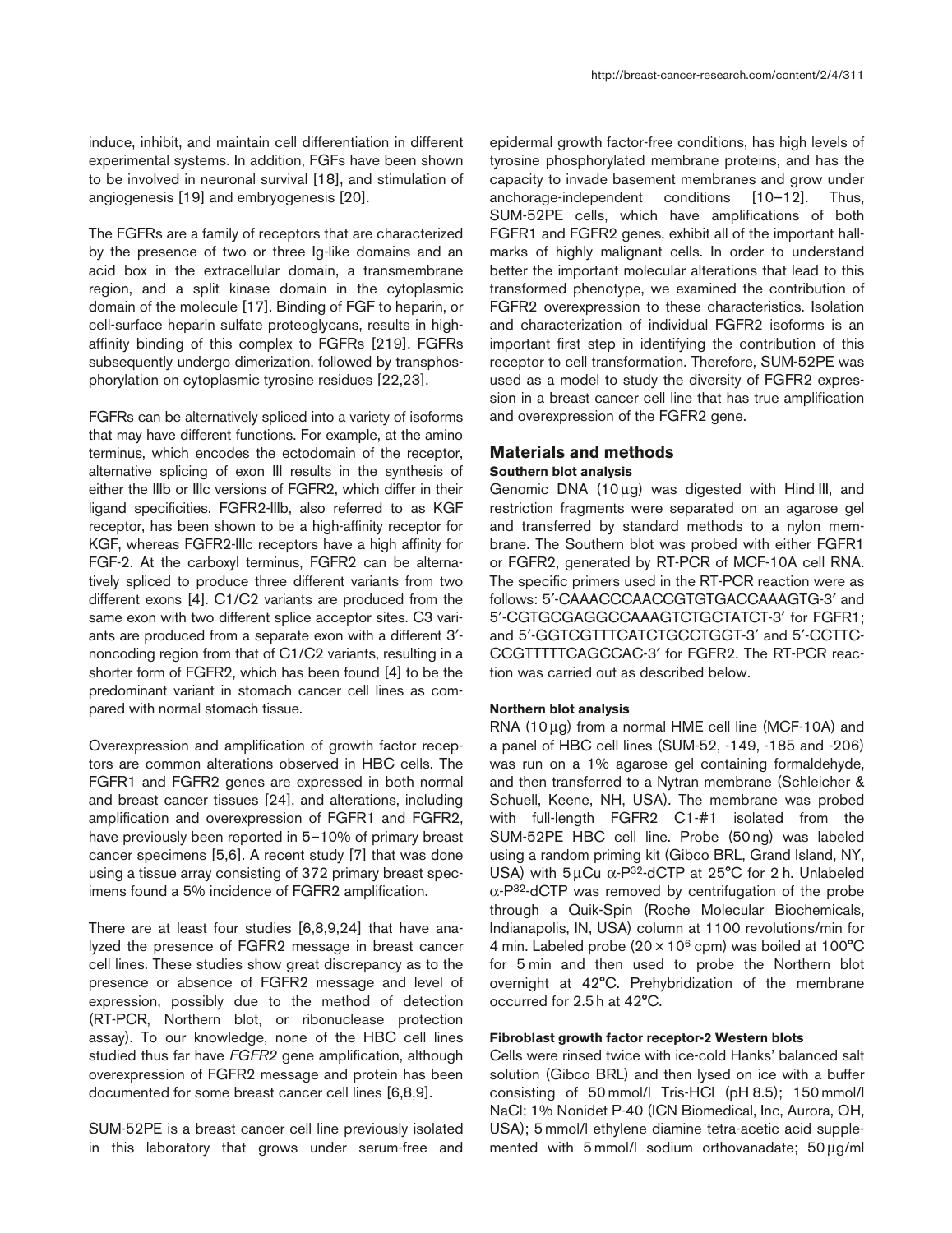phenylmethysulfonyl fluoride; 20µg/ml aprotinin; and 10µg/ml leupeptin. Lysates were spun at 20 800*g* at 4°C for 10 min and then analyzed for protein using a modified Lowry's method. Whole-cell lysates were resolved on 7.5% polyacrylamide gels, transferred to PVDF membrane (Millipore Corporation, Bedford, MA, USA), and probed with an anti-FGFR2 antibody (Santa Cruz Biotechnology, Inc, Santa Cruz, CA, USA), an anti-FGFR2 antibody preconjugated with a competitive peptide (Santa Cruz Biotechnology, Inc) at room temperature for 2 h, or an anti-Flag antibody (M2 antibody; Sigma, St Louis, MO, USA).

## **Reverse transcription polymerase chain reaction analysis of exon IIIb/c expression**

FGFR2 variants were amplified using exon III specific primers: 5′-CCCGGGTCTAGATTTATAGTGATGCCCA-GCCC-3′ for FGF-FB; and 5′-CCCGGGGAATTCAC-CACCATGCAGGCGATTAA-3′ for FGF-RB [25]. RT-PCR amplification was carried out by use of the SuperScript One Step RT-PCR system (Gibco BRL) with the addition of 1 µl Expand High Fidelity enzyme (Roche Molecular Biochemicals). RT was carried out at 50°C for 30 min, followed by 94°C for 3 min. The PCR reaction was for 25 cycles of 94°C for 30 s, 65°C for 30 s, and 72°C for 1 min, and final extension at 72°C for 7 min. Singly, Ava I and Hinc II digestion of the RT-PCR product was performed overnight at 37°C, and then run on 3% NuSieve 3:1 agarose gel (FMC Bioproducts, Rockland, ME, USA).

## **Isolation of fibroblast growth factor receptor 2 cDNA clones**

RNA was isolated from the SUM-52PE cell line using the Trizol isolation technique (Gibco BRL). RT-PCR amplification of FGFR2 was carried out by use of the SuperScript One Step RT-PCR system (Gibco BRL) with the addition of 1 µl Expand High Fidelity enzyme (Roche Molecular Biochemicals). RT was carried out at 50°C for 30 min, followed by 94°C for 3 min. Amplification of FGFR2 was carried out using gene-specific primers: 5′-ATGCCCGTA-GAGGAAGTGTG-3′ for FGFR2 upstream; 5′-AACG-CACGTCCACCTTGAGTCCT-3′ for C1/C2-specific downstream; and 5′-CTATTACTTGTCATCGTCGTCCTT-GTAGTCGATCTCATTGGTTGTGAG-3′ for C3-specific downstream. This was done for 40 cycles of denaturation at 94°C for 15 s, annealing at 55°C for 30 s, and elongation at 72°C for 3 min, and final extension at 72°C for 7 min. FGFR2 cDNA was then digested with Sal I/Xba I and ligated into the pZ vector at 14°C overnight using T4 DNA ligase. The ligation reaction was transformed into SURE *Escherichia coli* cells (Stratagene, La Jolla, CA, USA) as recommended.

## **Transfection of 293 cells**

One-hundred-millimeter dishes of 293 cells at 50% subconfluence were transfected with 20µg plasmid containing individual cDNA clones isolated from the SUM-52PE cell line using the calcium phosphate method. Briefly, 293 cells were incubated in 10% Dulbecco's modified eagle medium with 10 mmol/l chloroquine for 5–10 min. A reaction mix of 20  $\mu$ g cDNA, 1  $\times$  Hepes-buffered saline, and CaCl<sub>2</sub> (JT Baker, Phillipsburg, NJ, USA) was put into 293 dishes. Media was changed 6–8 h after transfection and whole-cell lysates were prepared 48 h after transfection, as described above. Whole-cell lysates (100µg) were resolved on 7.5% polyacrylamide gels, transferred to a polyvinylidene fluoride membrane, and probed with the anti-FGFR2 antibody (Santa Cruz Biotechnology, Inc) or an anti-Flag antibody (M2 antibody, Sigma).

#### **Sequencing of fibroblast growth factor receptor 2 variants**

Plasmid cDNA for individually isolated FGFR2 isoforms was prepared and submitted to the University of Michigan DNA Sequencing core with a series of FGFR2-specific primers, as well as vector-specific primers. The sequencing of all FGFR2 variants was performed in both a 5′ and a 3′ direction, with the exclusion of the transmembrane domain, which was shown to be highly conserved between isoforms.

#### **Results**

## **Amplification of fibroblast growth factor receptor 2 in SUM-52PE cells**

In previous experiments, we found by comparative genome hybridization analysis that SUM-52PE cells have large amplifications in the genomic regions of chromosomes 8 and 10, containing the FGFR1 and FGFR2 genes, respectively [14]. In order to characterize the amplification of these candidate breast cancer oncogenes, Southern blot analysis was performed on the HBC cell line SUM-52PE and other breast cancer cell lines [14]. The results of the Southern blot showed fivefold amplification of the FGFR1 gene and a 12-fold amplification of the FGFR2 gene in SUM-52PE cells, as compared with other breast cancer cell lines that do not have genomic amplifications in these regions (Fig. 1).

#### **Overexpression of fibroblast growth factor receptor 2 transcript in SUM-52PE cells**

Because gene amplification often involves large genomic regions that contain many genes, Northern blot analysis was performed to determine whether the observed amplifications of FGFR1 and FGFR2 correlated with transcript overexpression. Northern blot analysis of SUM-52PE showed FGFR2 transcripts to be highly overexpressed compared with other breast cancer cell lines (Fig. 2a, lanes 2–5) and normal HME cells (Fig. 2a, lane 1). Several overexpressed bands of approximately 6.3, 5.0, 4.0, and 2.8 kb were observed in SUM-52PE cells. The most prominent band, at 2.8 kb, was so abundant that it was difficult to discern other individual bands clearly. FGFR1 transcript overexpression, on the other hand, was not detected in SUM-52PE (data not shown).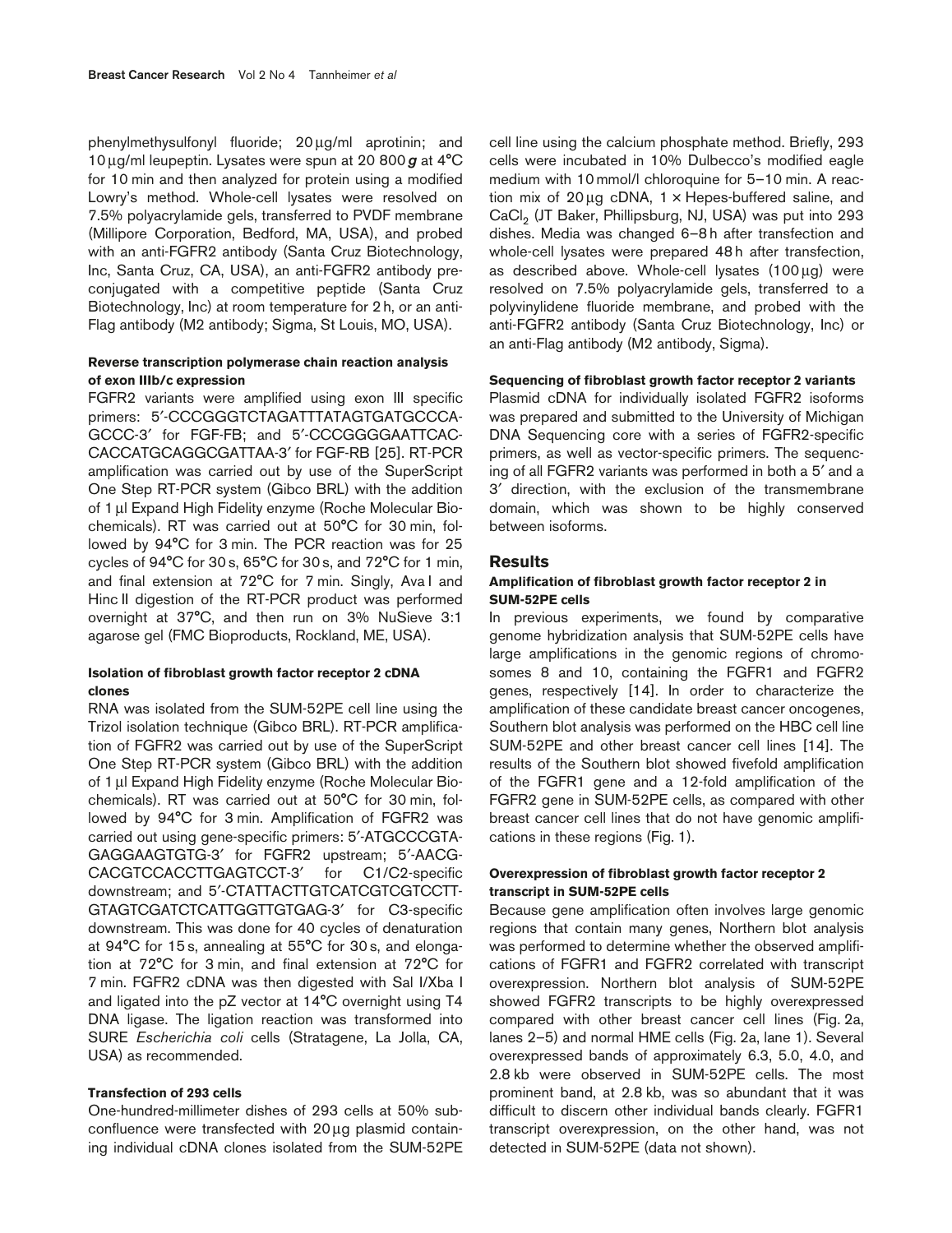

Amplification of FGFR1 and FGFR2 in SUM-52PE cells. **(a)** Genomic DNA from four breast cancer cells lines (SKBR3, SUM-52PE, SUM-44PE, and T47D) were compared by Southern blot for FGFR1 expression. **(b)** Genomic DNA from three breast cancer cell lines (SKBR3, SUM-52PE, and SUM-44PE) were compared by Southern blot for FGFR2 expression.

FGFR<sub>2</sub>

## **Overexpression of fibroblast growth factor receptor 2 variants in SUM-52PE cells**

FGFR2 has been reported to be alternatively spliced, resulting in translation of multiple FGFR2 isoforms. Because Northern blot experiments demonstrated a number of different FGFR2 isoforms, Western blot analysis was performed to examine the number and level of expression of FGFR2 protein(s). The results showed that both normal HME and HBC cells (SUM-44PE, SUM-52PE, and others not shown) expressed two isoforms of FGFR2 of 135 and 95 kDa (Fig. 2b, left panel, lanes 1–3, polypeptides labeled common). Interestingly, as compared with HME and other HBC cells, the SUM-52PE cell line greatly overexpressed not only these two polypeptides, but also overexpressed two unique isoforms of FGFR2 – 85 and 109 kDa polypeptides – as well as several smaller polypeptides in the 46–53 kDa range (Fig. 2b, left panel, lane 3, labeled unique). Use of a competitive peptide preconjugated with the anti-FGFR2 antibody confirmed that these bands were specific FGFR2 polypeptides (Fig. 2b, right panel). Use of an antibody isotype control also confirmed the same nonspecific bands as those that were identified by use of the competitive peptide (data not shown).

It is important to note that the polyclonal anti-FGFR2 antibody used in these experiments was created against a peptide derived from the C1 carboxyl terminus of FGFR2. Thus, this antibody only recognizes FGFR2 isoforms that express this carboxyl terminus. Because antibodies that recognize FGFR2 isoforms that express either the C2 or C3 carboxyl termini are not currently available, the results





Analysis of FGFR2 expression in HBC and HME cells. **(a)** A Northern blot probed with full-length FGFR2 is shown. A glyceraldehyde 3′-phosphate dehydrogenase (GAPDH) probe was used to normalize RNA levels. Cell lines shown are as follows: normal HME cell line (MCF-10A, lane 1) and HBC cell lines (lanes 2–5). Size of visualized bands are marked according to kilobase. **(b)** Whole-cell lysates were immunoblotted with an anti-FGFR2 antibody in the absence (left panel) or presence (right panel) of a competitive peptide. Breast cancer cell lines are in lanes 2 and 3, and a normal HME sample (MCF-10A) is in lane 1. All cell lines expressed two 'common' FGFR2 variants (of 95 and 135 kDa), whereas SUM-52PE expressed at least three 'unique' variants (of 46–53, 85, and 109 kDa), as determined by comparison with nonspecific bands (NS; right panel).

of the Western blot analysis of SUM-52PE cells underrepresents the actual number of different FGFR2 proteins expressed in this cell line.

## **Preliminary characterization of fibroblast growth factor receptor 2 expression in SUM-52PE cells**

To begin to characterize the FGFR2 transcripts that were present in SUM-52PE cells, PCR-based assays were per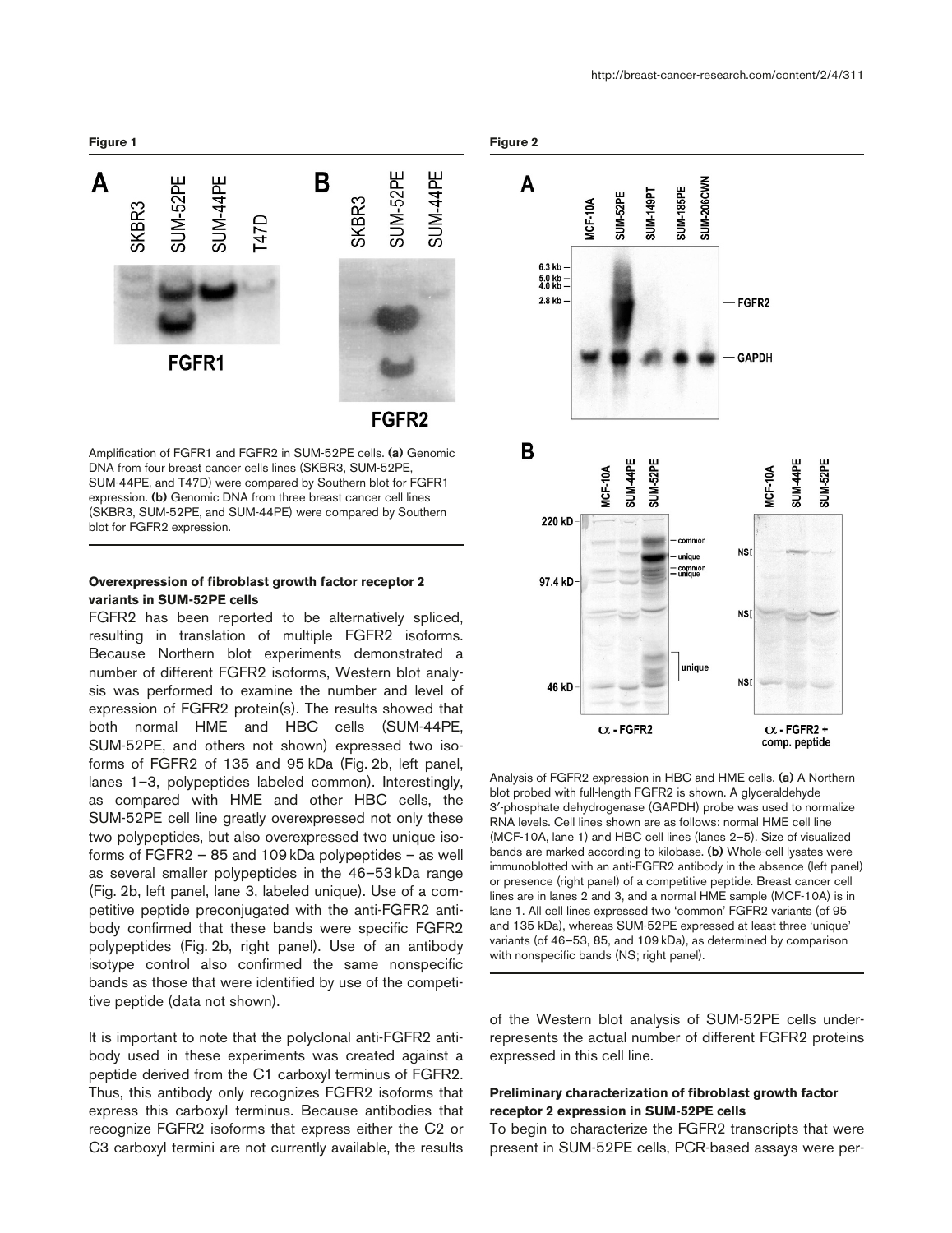**Figure 3**



Preliminary characterization of FGFR2 expression in SUM-52PE cells. **(a)** Exon III-specific primers were used in RT-PCR of SUM-52PE RNA. RT-PCR product was then digested with Ava I or Hinc II at 37°C overnight and then resolved on a 3% NuSieve gel. Exon IIIb contains one unique Ava I site, whereas exon IIIc contains two Hinc II sites, and therefore the proportion of Ava I digest fragments to Hinc II digest fragments determines the proportion of IIIb to IIIc variants present. The presence of 269 and 188 bp fragments generated by Ava I digestion (lane 2) and lack of Hinc II digested products (lane 3) confirms the exclusive presence of exon IIIb in FGFR2 variants in the SUM52-PE cell line. **(b)** SUM-52PE mRNA was reverse transcribed using an oligo dT primer, and then amplified using a 5′-FGFR2-specific primer and a 3′-specific primer for C1/C2 or C3. Equimolar amounts of primer were used in the PCR reaction, and then 2 or 5 µl of PCR product were compared on a 0.8% agarose gel. Lane 1, 2µl C1/C2 product; lane 2, 5µl C1/C2 product; lane 3, 2µl C3 product; lane 4, 5µl C3 product.

formed to estimate the relative proportions of transcripts containing exon IIIb versus IIIc, and the proportion of C1/C2 variants as compared with C3 variants.

RT-PCR analysis using exon III-specific primers was performed on SUM-52PE mRNA, followed by restriction fragment analysis to determine the presence of exon IIIb/c-expressing variants [25]. Exon IIIb contains one unique Ava I site, whereas exon IIIc contains two Hinc III sites. Therefore, the proportion of Ava I digest fragments to Hinc III digest fragments allows for the determination of the proportion of IIIb to IIIc variants present. Using this method, SUM-52PE cells were found to express only IIIb isoforms, because the PCR product obtained was completely digested by Ava I, whereas Hinc III failed to cut any of the amplified product (Fig. 3a).

C1/C2 variants were amplified using a primer specific to the 3′-noncoding region, whereas C3 variants were amplified using a primer specific for the C3 3′-noncoding region. Results of this analysis indicated the presence of all three types of variants in this cell line, although the C1/C2 variants (Fig. 3b; lanes 1 and 2) appeared to be more abundant than the C3 variants in SUM-52PE (Fig. 3b; lanes 3 and 4).

## **Isolation and analysis of alternatively spliced fibroblast growth factor receptor 2 variants**

The PCR-based approach just described suggested that SUM-52PE cells express exclusively IIIb type receptors, which can contain any of the three carboxyl termini. The data also suggested that C1 and C2 variants are more common than receptors with the C3 terminus. In order to characterize definitively the range of FGFR2 variants expressed by SUM-52PE cells, individual isoforms were cloned and sequenced from SUM-52PE RNA. To isolate specific FGFR2 cDNAs, C1/C2- or C3-specific primers were used in combination with a primer for the 5′ end of the gene. RT-PCR amplified FGFR2 products were purified and ligated into the bicistronic vector pZ. Individual clones containing insert were characterized by restriction digest analysis, sequencing, and transient transfection into 293 cells.

FGFR2 cDNA clones isolated from RNA derived from SUM-52PE cells were highly variable and differed with respect to number of Ig-like loops expressed, the presence or absence of the acid box, and the expression of C1, C2, or C3 carboxyl termini. As predicted from the PCR experiments, all FGFR2 variants isolated from SUM-52PE expressed the IIIb exon.

Four different FGFR2-C1 clones were isolated and sequenced (Fig. 4). The largest clone, C1-#38, was a fulllength FGFR2-IIIb isoform, which was previously identified in the literature as KGF receptor [3,26]. C1-#38 contained three Ig-like domains, the characteristic acid box, and the C1 exon in the carboxyl terminus. The other three C1 isoforms contained two Ig-like domains, as well as exon IIIb, but differed with respect to the rest of their extracellular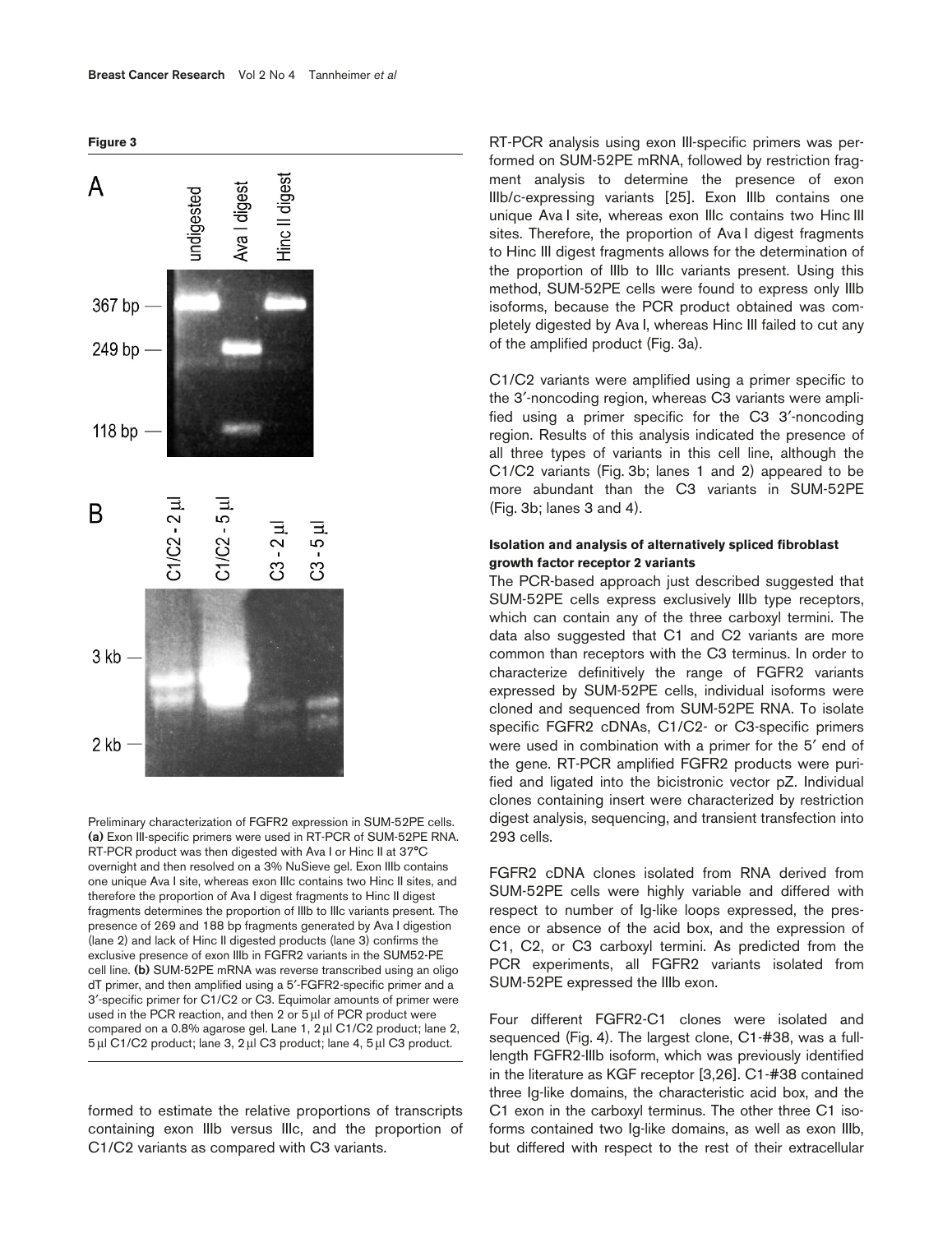domains. C1-#8 contained two Ig-like domains and the acid box in the extracellular region. C1-#1 expressed two Ig-like domains, but was lacking part of the extracellular region corresponding to the acid box. This type of deletion has previously been identified as an FGFR2-IIIc variant, Bek103 [27]. C1-#10 was a unique variant that expressed two Ig-domains and the acid box, but contained a unique deletion of the 5′ region of the receptor corresponding to the signal sequence. The functional significance of this type of deletion has yet to be determined.

Two FGFR2-C2 clones were isolated from the SUM-52PE cell line (Fig. 4). Clone C2-#19 contained three Ig-like domains, the acid box, and the C2 exon in the carboxyl termini. Clone C2-#5 contained two Ig-like domains, but was missing part of the extracellular domain, which is similar to, but smaller than the deletion characterized for clone C1-#1. A clone identical to C2-#5 has previously been identified in the literature as human K-sam C2, a variant isolated from the KATO-III human stomach cancerderived cell line [4]. Both K-sam and clone C2-#5 are missing the same 89 amino acid sequence in the 5′ region of FGFR2 corresponding to the first Ig-like domain region.

Three C3 clones were isolated and sequenced, two of which have not previously been described in the literature (Fig. 4). C3-#4, a previously described FGFR2 variant, contained three Ig-like domains and the acid box, and was considered a full-length C3 clone [4]. Clone C3-#3 contained two Ig-like domains, but the lack of the acid box makes this a unique C3 variant. C3-#5 was missing the first two Ig-like domains and the acid box, but did contain the third Ig-like domain. This FGFR2 isoform also has not previously been reported.

Because FGFR2 transcripts from HME cells were not detectable by Northern blot, and because HME cells express FGFR2 protein that is detectable by Western blot, experiments were performed to isolate FGFR2 clones from RNA derived from normal HME cells. After two cycles of RT-PCR and subsequent cloning into pZ, three different FGFR2 isoforms were obtained. As with the SUM-52PE cells, all three isoforms cloned from HME cells contained exon IIIb. Two clones with C1 carboxyl termini were isolated, one of which was full length (the same as clone C1-#38 from SUM-52PE) and the second was missing the first Ig loop (the same as clone C1-#8). One clone containing the C2 terminus was isolated that was otherwise a fulllength isoform (the same as clone C2-#19).

## **Fibroblast growth factor receptor 2 protein expression in transfected 293 whole cell lysates**

To assess the ability of the various FGFR2 isoforms isolated from SUM-52PE cell RNA to synthesize protein, and to determine which FGFR2 clones direct the synthesis of protein isoforms detected in Western blots, 293 cells **Figure 4**



Isolated and sequenced FGFR2 isoforms from SUM-52PE. Isolated FGFR2 variants had variable expression of two to three Ig-like domains, as well as the characteristic acid box in the extracellular portion of the molecule. Variability between isolated clones also existed in the intracellular portion of the molecule, where alternative splicing of exons C1/C2 or C3 created either a full-length carboxyl termini (C1), or truncated versions (C2 or C3).

were transiently transfected with individual FGFR2 isoforms using the bicistronic pZ expression vector and analyzed by Western blot. As can be seen in the left panel of Figure 5a, all four C1-containing isoforms expressed protein in 293 cells and each clone gave rise to an FGFR2 isoform with distinct molecular size. Similarly, all three C3 containing clones expressed protein in 293 cells (Fig. 5b). C3-containing isoforms were visualized using a flag antibody that detects an epitope tag incorporated into the design of the C3-specific primer. As can be seen from the right panel of Figure 5b, the molecular sizes of the C3 variants correspond to what would be predicted on the basis of the size of the individual clones. C3-#4 is full length at the amino terminus, C3-#3 is missing the first Ig loop and the acid box, and C3-#5 is missing the first Ig loop, the acid box and the second Ig loop.

Unfortunately, we cannot assess protein synthesis from any of the C2-containing clones at this time. Because C1 and C2 are derived from the same exon, and because we used a single primer to clone both C1- and C2-containing variants, which did not contain an epitope tag, we are currently unable to detect FGFR2-C2 proteins.

As shown in Figure 2b, two FGFR2-C1 proteins (of 95 and 135 kDa) are commonly detected in SUM-52PE cells, HME cells, and other breast cancer cell lines. This is in accord with the observation that both C1 variants cloned from HME cells were also cloned from SUM-52PE cells. Thus, the data suggest that the common band that migrates at 135 kDa represents the glycosylated version of the full-length FGFR2-C1 (C1-#38: Fig. 5a; lanes 1 and 4). Similarly, the second common band that migrates at 95 kDa is likely derived from clone C1-#8, which is missing the first Ig loop (Fig. 5a; lanes 1 and 3). Clone C1-#1 was highly expressed in 293 cells and resulted in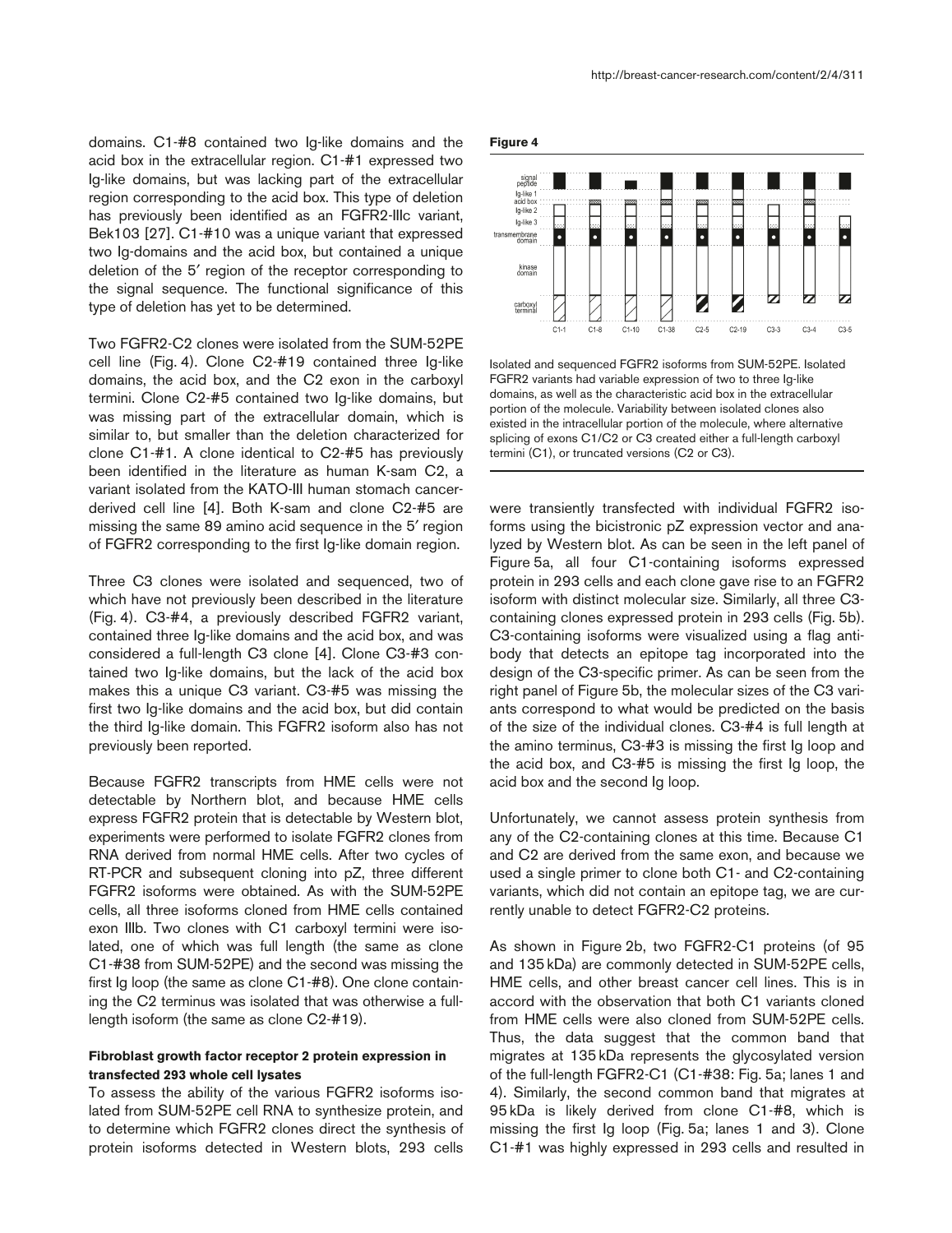



Transient expression of FGFR2 clones isolated from SUM-52PE. **(a)** Whole-cell lysates from 293 cells that had been transiently transfected with individual FGFR2 clones were immunoblotted with an anti-FGFR2 antibody (lanes 2–5). Whole-cell lysate from the SUM-52PE breast cancer cell line was loaded in lane 1 as a positive control, whereas whole-cell lysates from a mock transfection of 293 cells was loaded in lane six as a negative control. **(b)** Whole-cell lysates from 293 cells that were transiently transfected with individual FGFR2-C3 clones containing a Flag sequence were immunoblotted with an anti-Flag antibody (lanes 1, 2, and 4). Whole-cell lysates from a mock transfection of 293 cells were loaded in lane 3 as a negative control.

the detection of multiple immunoreactive proteins with a range of sizes (Fig. 5a; lane 2). It is possible that this isoform, which is missing both the first Ig loop and the acid box, is responsible for some of the high- and low-molecular-weight bands detected in SUM-52PE Western blots, although more work will be required to definitively demonstrate this. The contribution of clone C1-#10, which was only weakly expressed in 293 cells, to FGFR2 protein expression in SUM-52PE cells cannot be determined at this time (Fig. 5a; lane 5).

As described above, clone C1-#38 encodes the fulllength FGFR2-IIIb/C1 form of the receptor and is expressed at the message level in normal cells and all breast cancer cells examined, including SUM-52PE. However, SUM-52PE cells also have an overexpressed band at 109 kDa, which was also detected in 293 cells transfected with clone C1-#38 (Fig. 5a; lane 4) and in HME cells transduced with this clone (not shown). This band was not detected in HME cells or any other breast cancer cells (Fig. 2b; left panel). The molecular size of this band corresponds to the size of the mature, nonprocessed, full-length protein, suggesting that the 135 kDa band corresponds to the fully glycosylated form of the protein. The ability to detect this 109 kDa nonprocessed form of full-length FGFR2-IIIb/C1 only in SUM-52PE cells and cells transduced with clone C1-#38 suggests that the protein is rapidly glycosylated in cells that express physiologic levels of FGFR2. By contrast, in

cells that overexpress FGFR2, the 109-kDa nonglycosylated protein accumulates in the cell and is detectable by Western blot as one of the unique bands shown in Figure 2b. Thus, the detection of unique bands in Western blots derived from SUM-52PE cells reflects not only differences in isoform synthesis at the message level, but also differences in protein processing that occurs when the protein is highly overexpressed. At present, the functional consequences of the accumulation of nonglycosylated FGFR2 are not known.

## **Discussion**

The progression of cells from the normal to neoplastic state is a multistep process that involves alterations in multiple signaling pathways. Both epidermal growth factor receptor and erbB-2 have been identified as signaling molecules that play a dominant role in breast cell transformation [28,29]. There is an extensive amount of evidence for *erbB-2* as a breast cancer gene that is overexpressed in approximately 30% of breast cancer cases [13]. The identification of other breast oncogenes that function in the remaining 70% of cases is an ongoing challenge, as is establishing a causal role for such oncogenes in HME cell transformation.

Large regions of gene amplification in cancer cells can be detected by techniques such as comparative genomic hybridization and high-density arrays, which helps to localize areas that may contain functional oncogenes. FGFR1 and FGFR2, which were previously established as candidate breast cancer oncogenes, were found to be amplified within large amplicons on 8p11 and 10q26, respectively, in the breast cancer cell line SUM-52PE [14]. Previous studies [5–7] have shown that the FGFR2 gene is amplified in about 5–10% of cases. Because genes can be amplified without being overexpressed [14], we chose to examine whether FGFR2 may be an important oncogene in this breast cancer cell line by examining its expression at the mRNA and protein levels. Our results showed that SUM-52PE cells overexpressed many alternatively spliced forms of FGFR2 at both the transcript and protein level, as compared with normal mammary epithelial cells. By contrast, FGFR1 is not expressed in SUM-52 cells.

In contrast to SUM-52PE cells, FGFR2 expression at the message level is very low in HME cells. Indeed, even prolonged exposure of Northern blots to film did not allow the visualization of FGFR2 message in normal cells. However, Western blots did indicate the presence of FGFR2 protein in HME cells. To resolve this apparent paradox, two rounds of RT-PCR were performed using HME cellderived RNA, which resulted in the isolation of three alternatively spliced forms of FGFR2 message, each of which expressed the IIIb exon. The predicted protein products of these clones correspond to that which was observed in Western blots.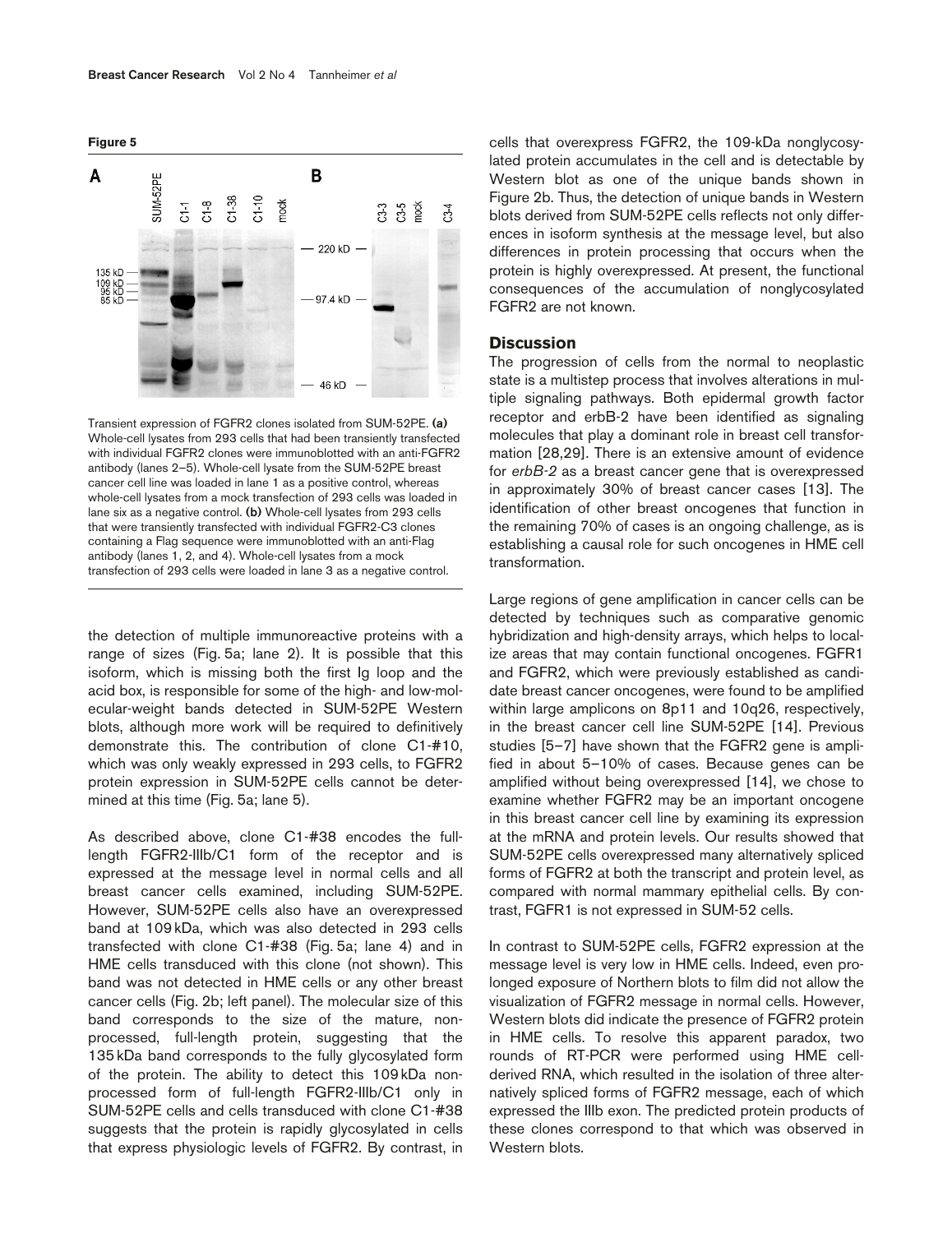The variability in FGFR2 isoform expression is complex and involves exon IIIb/c, which encodes the second half of the third Ig-like loop, variations in the carboxyl terminal end of the receptor involving the C1/C2 or C3 domains, and variable expression of the Ig-like loops and acid box in the extracellular portion of the receptor.

Alternative splicing of the FGFR2 mRNA that encodes the carboxyl terminus has been shown to involve at least two different exons, which can produce at least three different variants. The C1- and C2-type carboxyl termini are encoded by the same exon, having two different splice acceptor sites, whereas the C3-type carboxyl terminus is encoded by a separate exon [4]. The biologic significance of the full-length carboxyl terminus (C1), as compared with the truncated variant found primarily in tumorigenic samples (C3), has been studied in NIH3T3 transfection assays. The IIIb variants KGF receptor (C1) and K-sam C3 were both able to produce transformed foci, growth in soft agar and tumorigenicity in nude mice as compared with full-length IIIc variants of FGFR2 and FGFR1, which were not transforming [4]. The question of whether C3 variants are more transforming than C1 variants remains to be determined conclusively, because the number of transformed foci obtained using K-sam C3 was only threefold greater than that obtained using KGF receptor (C1) variants. A significant difference between the C3 and C1 termini is that the former does not contain the binding site for phospholipase Cγ. Thus, the ability of the variants of FGFR2 containing the C3 terminus to transform 3T3 cells suggests that signaling through this pathway is not necessary for FGFR2 IIIb to act as an oncogene.

The panel of FGFR2 isoforms isolated from SUM-52PE includes several unique and previously unreported isoforms. The first of these unique variants, C1-#10, contains a large deletion of the 5′ region that includes the first Ig-like domain as well as the signal sequence, which could have interesting cellular localization and cell signaling properties due to the absence of part of the signal sequence. Clones C3-#3 and C3-#5 have not previously been reported and are missing the first Ig-like domain and acid box. C3-#5 is also missing the second Ig-like domain. The characterization of these three unique isoforms may build upon the findings of others concerning the transforming potential of FGFR2 variants [4]. In particular, because it has been demonstrated that C3-IIIb variants may have more transforming activity than C1-IIIb variants, differences between the three C3 clones we have isolated may provide information on the influence of particular structural domains on transforming potential.

Previous studies that examined FGFR2 expression in prostate cancer have suggested that a change in the expression from the exon IIIb to IIIc isoform correlates with a progression from an androgen-sensitive to an androgeninsensitive state. RT-PCR analysis on the SUM-52PE breast cancer cell line showed that this cell line exclusively expressed the IIIb FGFR2 isoform (Fig. 3). Exon IIIb expression was also exclusively found in normal luminal HME cells (data not shown). This suggests that exon IIIb to IIIc switching is not necessary for FGFR2 to act as an oncogene when the gene is amplified. Rather, overexpression of one of the common IIIb isoforms or one of the novel variants may be important in driving transformation of HME cells. Ongoing studies are aimed at characterizing the transforming ability of individual FGFR2 isoforms obtained from SUM-52PE cells. These studies will directly test the hypothesis that specific FGFR2 isoforms have transforming activity towards HME cells and will compare variants with the different carboxyl termini. Overexpression of the C1-#38 and C3-#5 FGFR2 clones has been successfully accomplished in both the MCF-10A and H16N2 HME cell lines, and these cells have acquired phenotypes that distinguish them from parental cells (to be described in detail in a separate paper that is in preparation). Thus, by overexpressing FGFR2 isoforms in a physiologically relevant system, we hope to determine the isoform(s) that acts in a dominant way in the process of cell transformation, as well as to determine whether different regions present in individual clones drive specific phenotypes associated with transformation.

#### **Acknowledgement**

The pZ vector was kindly provided by Genetics Institute, Boston, MA, USA.

#### **References**

- 1. Johnson D, Lu J, Chen H, Werner S, Williams L: **The human fibroblast growth factor receptor genes: a common structural arrangement underlies the mechanisms for generating receptor forms that differ in their third immunoglobulin domain.** *Mol Cell Biol* 1991, **11**:4627–4634.
- 2. Champion-Arnaud P, Ronsin C, Gilbert E, Gesnel MC, Houssaint E, Breathnach R: **Multiple mRNAs code for proteins related to the BEK fibroblast growth factor receptor.** *Oncogene* 1991, **6**:979– 987.
- 3. Miki T, Bottaro D, Fleming T, *et al*: **Determination of ligand-binding specificity by alternative splicing: two distinct growth factor receptors encoded by a single gene.** *Proc Natl Acad Sci USA* 1992, **89**: 246–250.
- 4. Itoh K, Hattori Y, Sakamoto H: **Preferential alternative splicing in cancer generates a K-sam messenger RNA with higher transforming activity.** *Cancer Res* 1994, **54**:3237–3241.
- 5. Adnane J, Gaudray P, Dionne CA: **BEK and FLG, two receptors to members of the FGF family, are amplified in subsets of human breast cancers.** *Oncogene* 1991, **6**:659–663.
- 6. Penault-Llorca F, Bertucci F, Adelaide J: **Expression of FGF and FGF receptor genes in human breast cancer.** *Int J Cancer* 1991, **61**: 170–176.
- 7. Kononen J, Heisdanen M, Barlund M: **Biochip technologies for rapid analysis of gene amplifications in cancer [abstract].** *Proc Am Assoc Cancer Res* 1999, **40**:319.
- 8. McLeskey SW, Ding I, Lippman ME, Kern FG: **MDA-MB-134 breast carcinoma cells overexpress fibroblast growth factor receptors and are growth-inhibited by FGF ligands.** *Cancer Res* 1994, **54**: 523–530.
- 9. Lorenzi MV, Castagnino P, Chen Q, Chedid M, Miki T: **Ligand-independent activation of fibroblast growth factor receptor-2 by carboxyl terminal alterations.** *Oncogene* 1997, **15**:817–826.
- 10. Ethier SP, Kokeny K, Ridings J, Dilts C: **erbB family receptor expression and growth regulation in a newly isolated human breast cancer cell line.** *Cancer Res* 1996, **56***:*899–907.